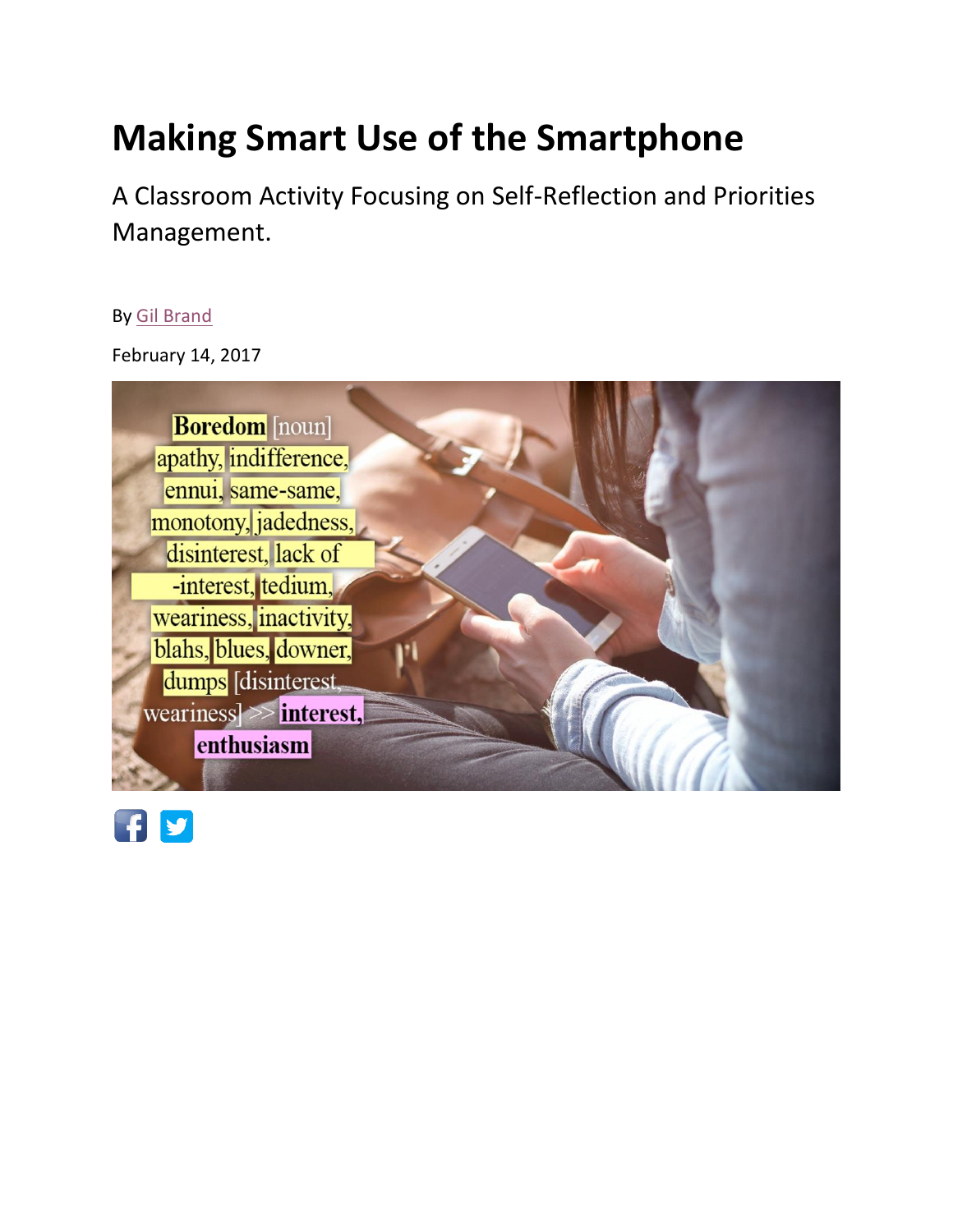## **Introduction**

Do you have a good relationship with your students? A relationship with a sense of walking together toward a common goal? A relationship where they see you as an example of professionalism, diligence, sensitivity, and thinking outside the box? A relationship where you succeed, through the lessons you give, to be a little part of their life, to intrigue them, and to open a window for them to things that are not in the official curriculum? A relationship where they trust in you, trust that you want the best for them?

These questions, which concern me as a teacher, gave rise to the idea of "the simplest assignment," whose main goals are:

- Raising awareness of using cellphones as our default choice.
- Invitation to a class discussion on the topic and rethinking patterns common to many of us.
- Promoting students' independence and self-confidence by encouraging curiosity, patience, empathy, activism, giving, and expressing gratitude (the change begins with a small step, contemplation as a lead-in to observation, boredom as an incentive for creative thinking, initiated action as an opening to satisfaction and growth).

## **The simplest assignment**

The stages of the assignment, as they were presented in my class:

- 1. Download to your smartphone the image from the following link: *Image*
- 2. Select the picture as the "Main screen" and "Lock screen" images on your smartphone.
- 3. Leave the image as a background for a week.
- 4. Every time you open your smartphone, try to notice the motive that brought you to use it. Is this motive described in one of the words highlighted in yellow on the screen? **If the answer is "yes," ask yourself: Is there anything else that can make me or someone else important to me happy?**
- **5.** In a week, we will devote a lesson to discussing the thoughts and feelings that surfaced.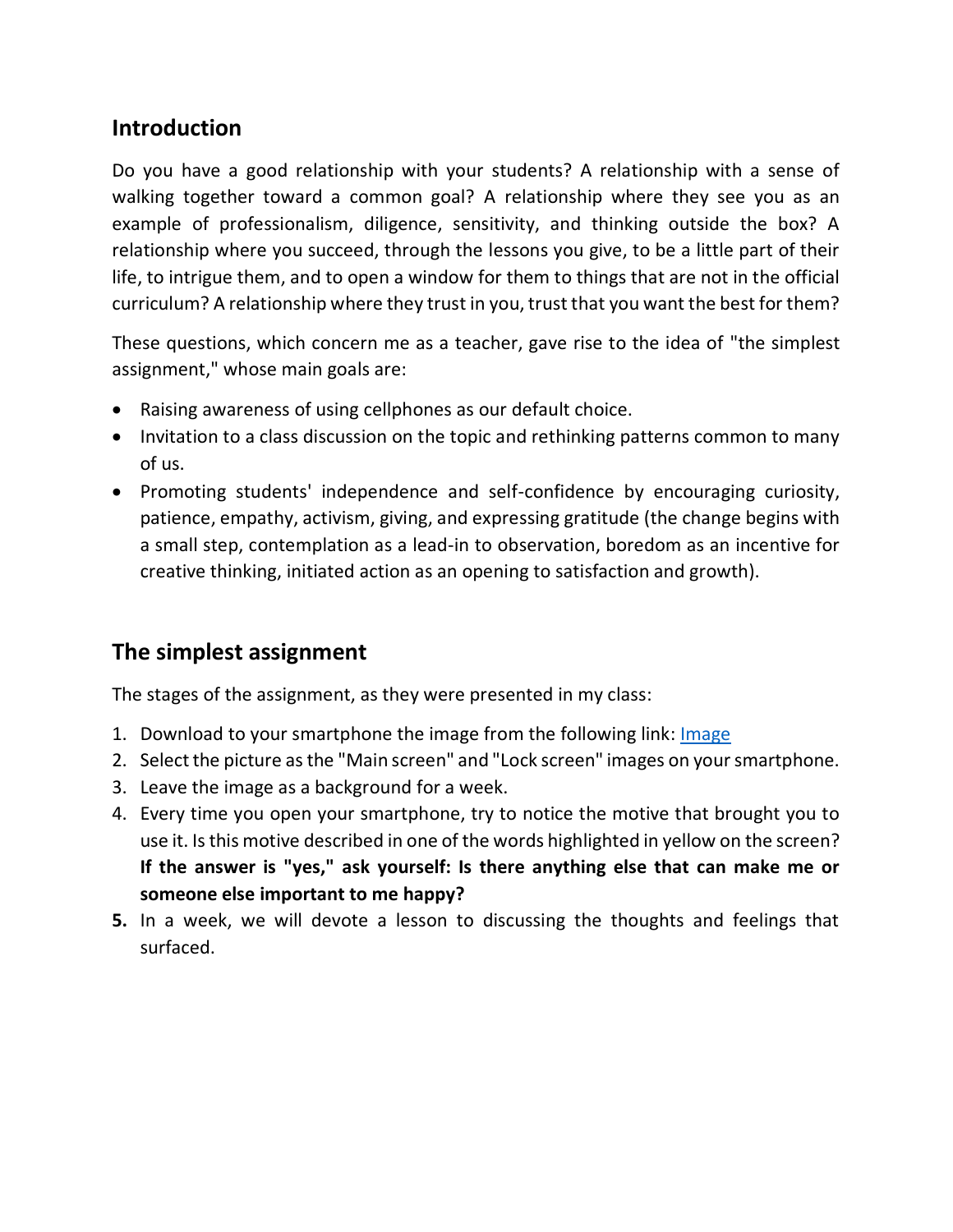#### **Student comments**

I am aware of how sensitive this issue is, I am happy for every student who chooses to take part, and of course, I respect those who do not. I hope that the very fact that some of the students are participating as well as the class discussion on the subject will give everyone some food for thought.

Following are the comments of those students who chose to participate:

- These words, which appeared on my screen every time, I felt they were "judging" me!
- I feel like I'm involved with the person who is speaking to me, but the minute a new message arrives...
- I found myself in the classroom, and next to me "girls' talk" ... well, what could I do already?!
- Suddenly I noticed that it was not just me. During recess and everything, I am in the middle of some awesome story. Suddenly, the person I'm talking to gets a message from WhatsApp and he goes to check it... Maybe my story is not so awesome? Maybe I'm boring?
- I didn't have the energy to study for chemistry, so I just spent the whole weekend on my smartphone.
- There were a few times during the week when I opened the cellphone, the picture appeared in front of me, I managed to stop for a moment, to hesitate, and turn it off. I actually felt relief.
- I couldn't believe how much this thing "jumps into my hand" whenever there's a space I'm trying to fill.
- 99% of the times I went and opened the cellphone, it was just out of boredom! (Said with a big smile)
- I used it mostly to talk to parents and friends, or to read messages on the WhatsApp group of my cinema program.
- A family discussion broke out in our living room, I did not want to take part in it, so I opened the first video that came up on YouTube, and I said: "I can't hear ..." and I went to my room (the technique known as "disappearing into the cellphone").
- A feeling of relief, no pressure from the cellphone, peace of mind.
- I know that I have strong willpower, for example: in combat fitness training or in studying for a test. But in front of the cellphone – it's as if my willpower is canceled out.
- I decided to take it as a "way of life" now, even when I go to turn on the TV, I ask myself: Is it out of boredom?